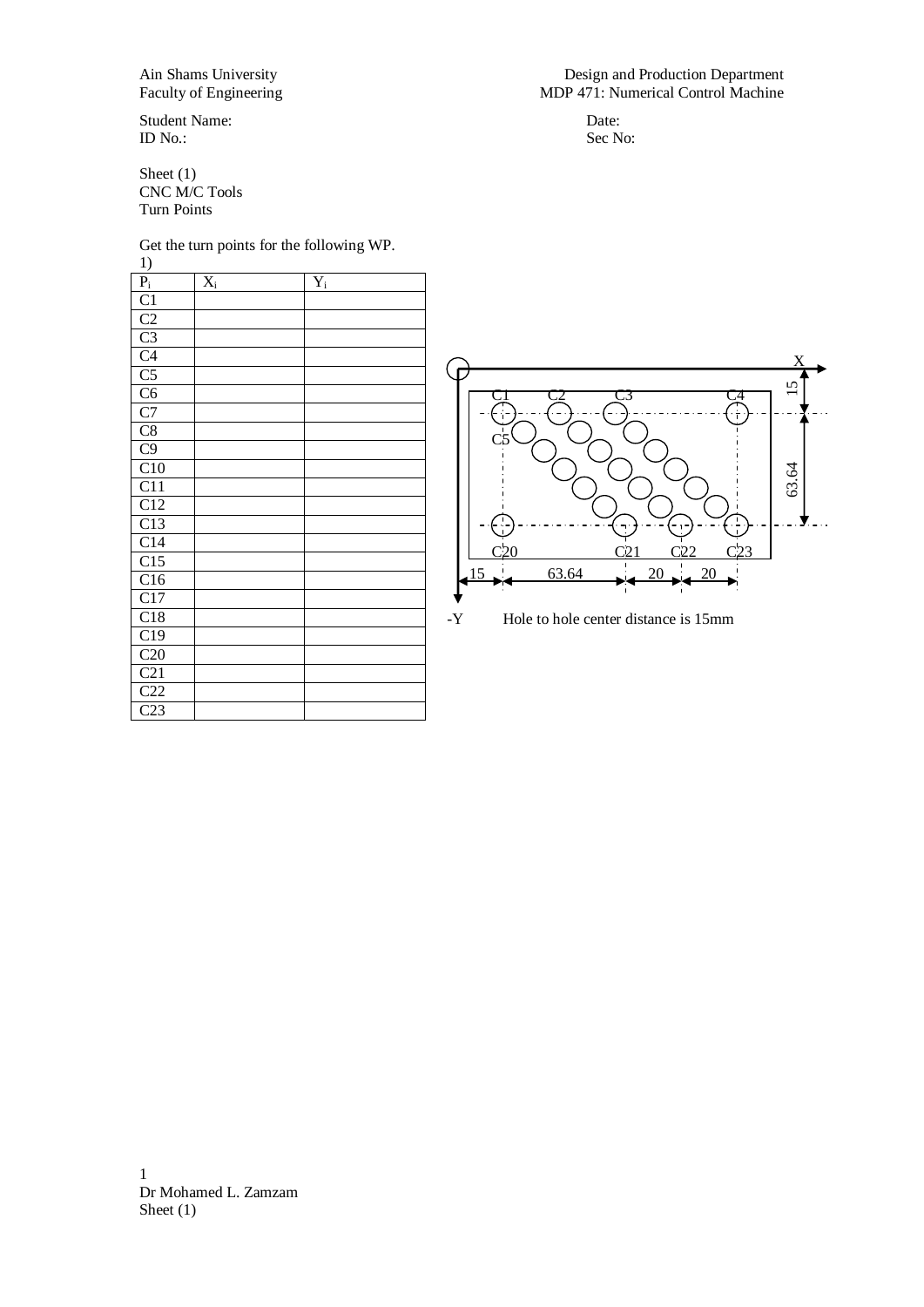| $\left( \frac{2}{2} \right)$          |       |       |  |
|---------------------------------------|-------|-------|--|
| $P_i$                                 | $X_i$ | $Z_i$ |  |
| P <sub>1</sub>                        |       |       |  |
| P2                                    |       |       |  |
| $\overline{P3}$                       |       |       |  |
|                                       |       |       |  |
| $\frac{\overline{P4}}{\overline{P5}}$ |       |       |  |
|                                       |       |       |  |
| P7                                    |       |       |  |
| $\overline{P8}$                       |       |       |  |



2 Dr Mohamed L. Zamzam Sheet  $(1)$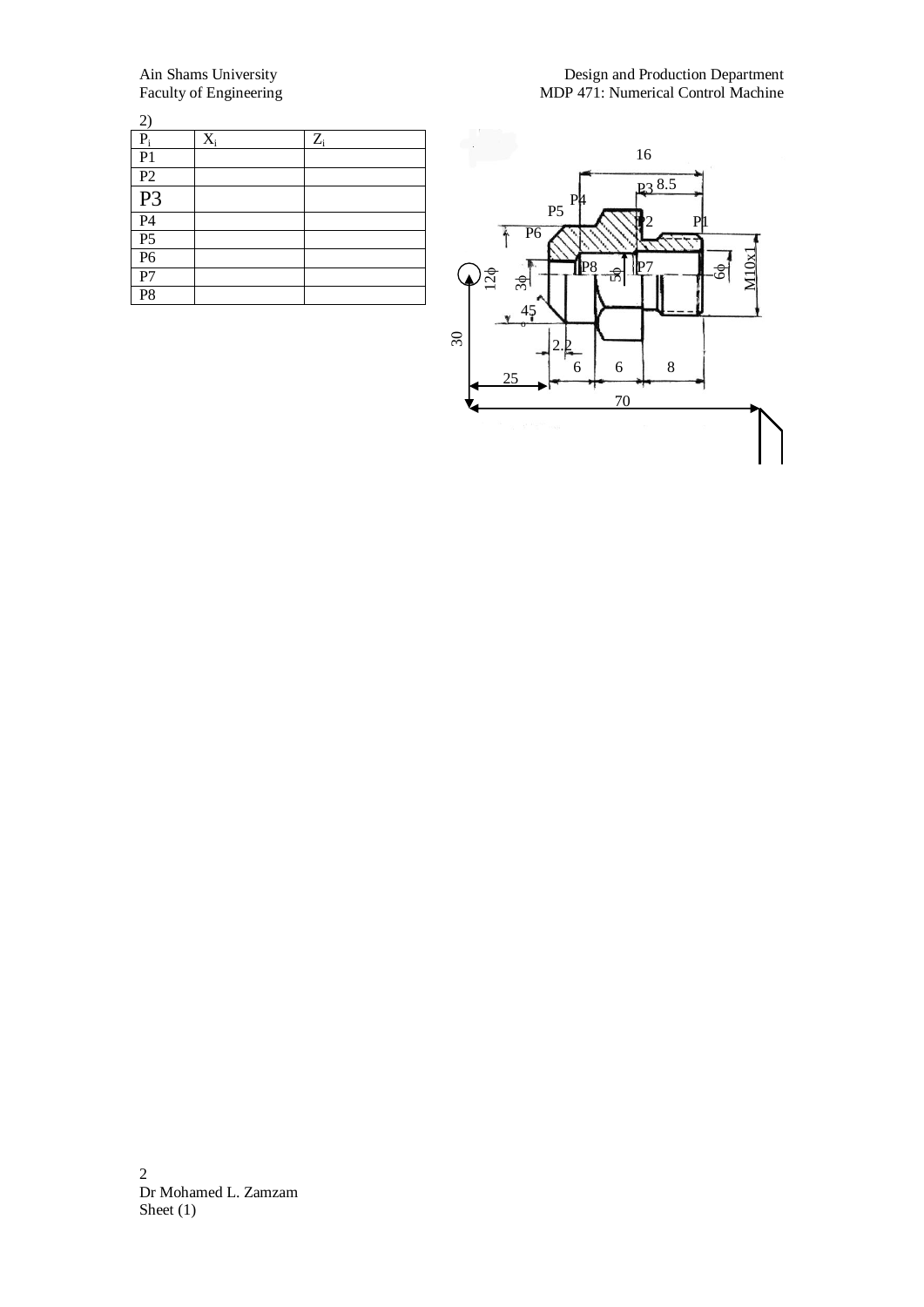| 3)              |                  |                       |                                                            |
|-----------------|------------------|-----------------------|------------------------------------------------------------|
| $P_i$           | $\overline{X_i}$ | $\mathbf{Y}_\text{i}$ |                                                            |
| P1              |                  |                       |                                                            |
| $\overline{P2}$ |                  |                       |                                                            |
| $\overline{P}$  |                  |                       | 64                                                         |
| P <sub>4</sub>  |                  |                       |                                                            |
| $\overline{P5}$ |                  |                       |                                                            |
| $\overline{P6}$ |                  |                       | $\overline{10}$<br>i i<br>-1<br>$\mathbf{I}$               |
| $\overline{P7}$ |                  |                       | $\mathbf{I}$<br>$\overline{2}$<br>$\overline{\phantom{0}}$ |
| P8              |                  |                       | $\overline{10}$<br>T                                       |
| $\overline{P9}$ |                  |                       |                                                            |
| P10             |                  |                       | 100                                                        |
| P11             |                  |                       | 16<br>64<br>ю<br>R5                                        |
| P12             |                  |                       |                                                            |
| P13             |                  |                       | P1<br>R<br>$\mathbb{F}_{\mathbb{R}^p}$                     |
| P14             |                  |                       | C1<br>20<br>26                                             |
| P15             |                  |                       |                                                            |
| P16             |                  |                       | P <sub>13</sub><br>P14                                     |
| $\overline{C1}$ |                  |                       | $ z _4$<br>$80\,$                                          |
| C <sub>2</sub>  |                  |                       |                                                            |
| C <sub>3</sub>  |                  |                       |                                                            |
| C <sub>4</sub>  |                  |                       |                                                            |
| C <sub>5</sub>  |                  |                       | ত<br>P9                                                    |
| C6              |                  |                       | P <sub>4</sub><br>P <sub>3</sub>                           |
| C7              |                  |                       | ₹                                                          |
| $\overline{C8}$ |                  |                       | Fig. $-1$ -                                                |
| C9              |                  |                       |                                                            |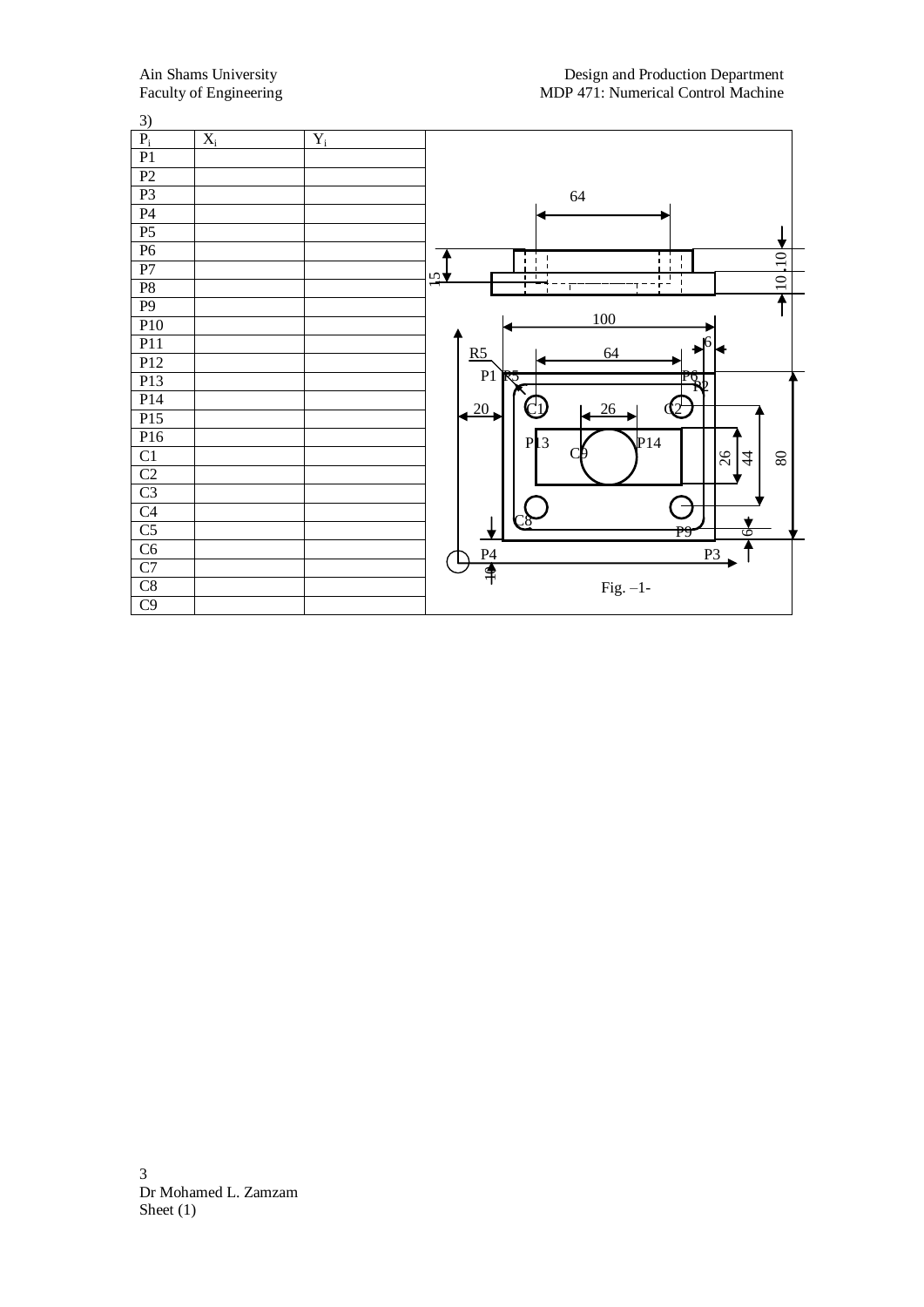4)

| $\mathbf{P}_\text{i}$ | $\mathbf{X}_i$ | $\mathbf{\bar{Y}}_i$ |
|-----------------------|----------------|----------------------|
| P1                    |                |                      |
| $\overline{P2}$       |                |                      |
| $\overline{P}$        |                |                      |
| $\overline{P4}$       |                |                      |
| P <sub>5</sub>        |                |                      |
| $\overline{P6}$       |                |                      |
| P7                    |                |                      |
| P <sub>8</sub>        |                |                      |
| P <sub>9</sub>        |                |                      |
| P10                   |                |                      |
| P11                   |                |                      |
| C1                    |                |                      |
| $\overline{C2}$       |                |                      |
| $\overline{C}3$       |                |                      |